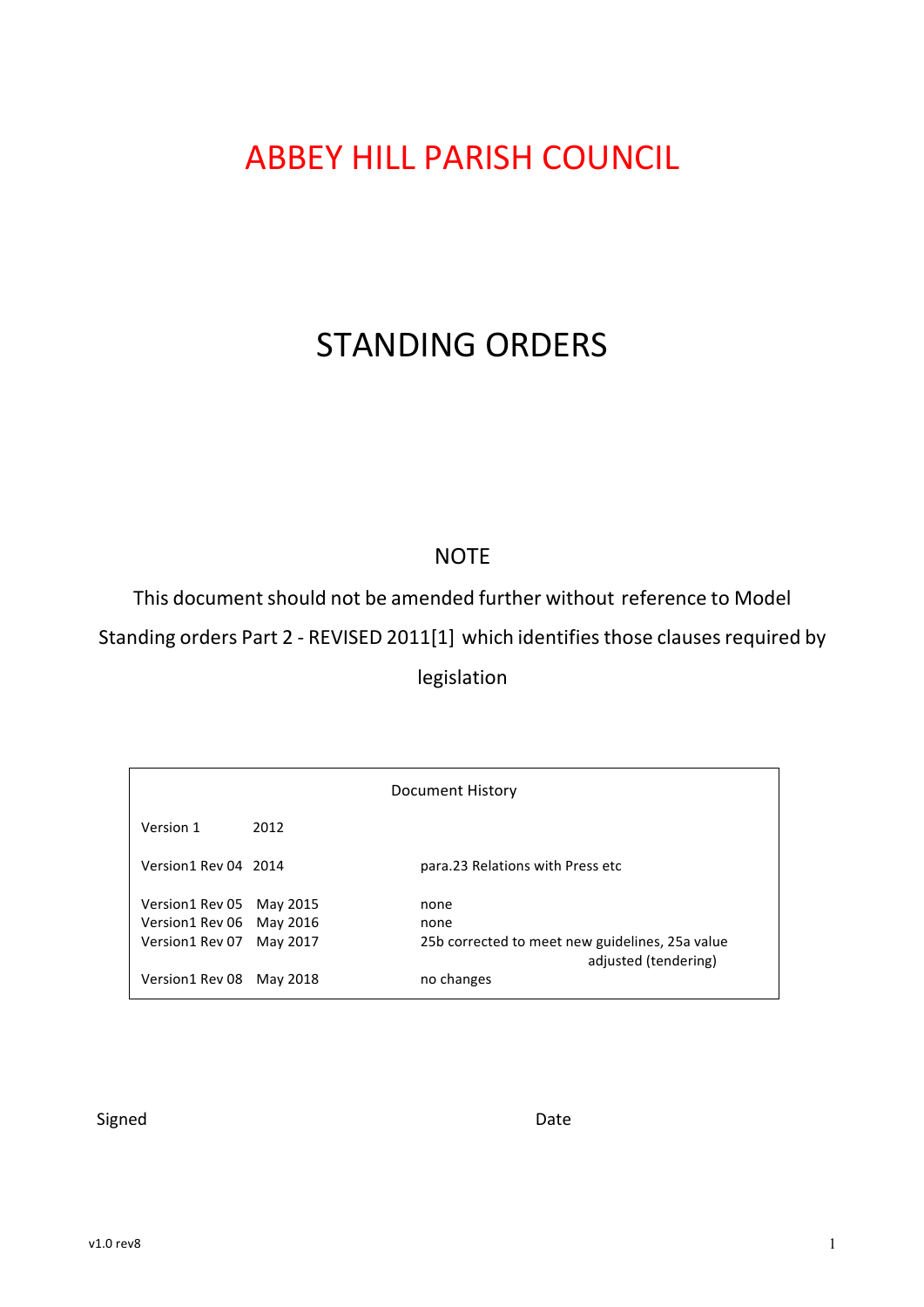# **Index of standing orders**

| <b>Standing</b><br>order |                                         | Page           | <b>Standing</b><br>order |                                                            | Page |
|--------------------------|-----------------------------------------|----------------|--------------------------|------------------------------------------------------------|------|
|                          |                                         |                |                          |                                                            |      |
| $\mathbf{1}$             | <b>Meetings</b>                         | 3              | 15                       | <b>Accounts and Financial</b><br>Statement                 | 10   |
| $\overline{2}$           | <b>Ordinary Council meetings</b>        | 4              | 16                       | Estimates/precepts                                         | 10   |
| 3                        | Proper Officer                          | 5              | 17                       | Canvassing of and<br>recommendations by<br>councillors     | 11   |
| 4                        | Motions requiring written<br>notice     | 6              | 18                       | Inspection of documents                                    | 11   |
| 5                        | Motions not requiring<br>written notice | 6              | 19                       | Unauthorised activities                                    | 11   |
| 6                        | Rules of debate                         | 7              | 20                       | <b>Confidential business</b>                               | 12   |
| $\overline{7}$           | Code of conduct                         | 7              | 21                       | Power of well-being                                        | 12   |
| 8                        | Questions                               | $\overline{7}$ | 22                       | Freedom of Information Act<br>2000                         | 12   |
| 9                        | <b>Minutes</b>                          | 7              | 23                       | Relations with the press/media                             | 13   |
| 10                       | Disorderly conduct                      | 8              | 24                       | Liaison with Milton Keynes<br>Councillors                  | 13   |
| 11                       | Voting on appointments                  | 9              | 25                       | <b>Financial matters</b>                                   | 13   |
| 12                       | Expenditure                             | 9              | 26                       | Allegations of breaches of the<br>code of conduct          | 13   |
| 13                       | Execution & sealing of legal<br>deeds   | 9              | 27                       | Variation, revocation and<br>suspension of standing orders | 14   |
| 14                       | <b>Extraordinary meetings</b>           | 9              | 28                       | Standing orders to be given to<br>councillors              | 14   |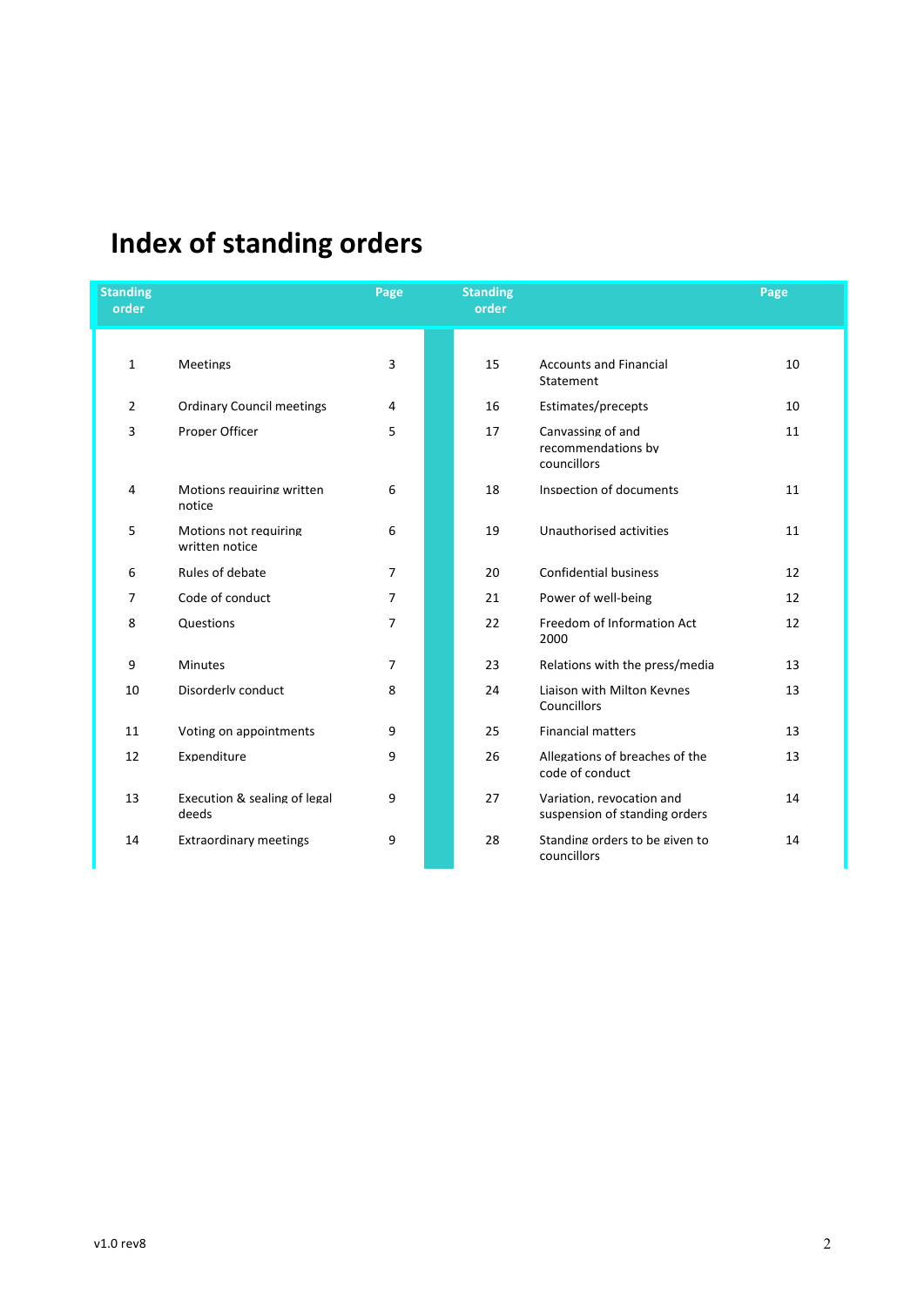# **1** Meetings

- a Meetings shall not take place in premises, which at the time of the meeting, are used for the supply of alcohol unless no other premises are available free of charge or at a reasonable cost.
- b When calculating the 3 clear days for notice of a meeting to councillors and the public, the day on which notice was issued, the day of the meeting, a Sunday, a day of the Christmas break, a day of the Easter break or of a bank holiday or a day appointed for public thanksgiving or mourning shall not count.
- c Meetings shall be open to the public unless their presence is prejudicial to the public interest by reason of the confidential nature of the business to be transacted or for other special reasons. The public's exclusion from part or all of a meeting shall be by a resolution which shall give reasons for the public's exclusion.
- d Photographing, recording, broadcasting or transmitting the proceedings of a meeting by any means is not permitted without the Council's prior consent.
- e In accordance with standing order 1(c) above, the press shall be provided reasonable facilities for the taking of their report of all or part of a meeting at which they are entitled to be present.
- f Subject to standing orders which indicate otherwise, anything authorised or required to be done by, to or before the Chairman may in his absence be done by, to or before the Vice-Chairman.
- g The Chairman, if present, shall preside at a meeting. If the Chairman is absent from a meeting, the Vice-Chairman, if present, shall preside. If both the Chairman and the Vice-Chairman are absent from a meeting, a Councillor as chosen by the Councillors present at the meeting shall preside at the meeting.
- h Subject to model standing order 1 (j) below, all questions at a meeting shall be decided by a majority of the Councillors present and voting thereon.
- i The Chairman may give an original vote on any matter put to the vote, and in the case of an equality of votes may exercise his casting vote whether or not he gave an original vote.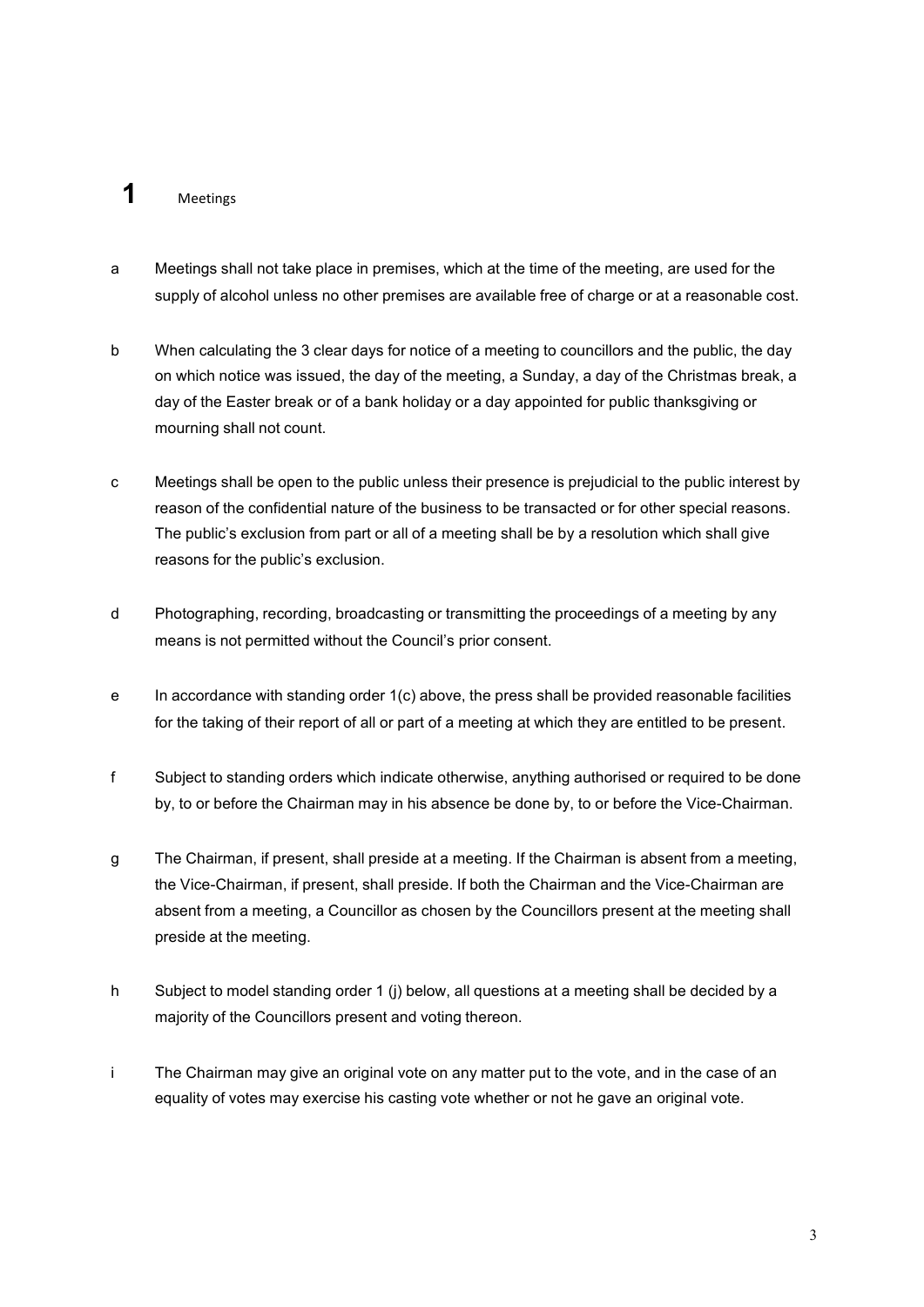- j Unless standing orders provide otherwise, voting on any question shall be by a show of hands. At the request of a Councillor, the voting on any question shall be recorded so as to show whether each councillor present and voting gave his vote for or against that question. Such a request shall be made before moving on to the next item of business on the agenda.
- k The minutes of a meeting shall record the names of councillors present and absent.
- l No business may be transacted at a meeting unless at least one third of the whole number of members of the Council are present and in no case shall the quorum of a meeting be less than 3.
- m If a meeting is or becomes inquorate no business shall be transacted and the meeting shall be adjourned. Any outstanding business of a meeting so adjourned shall be transacted at a following meeting.

# **2** Ordinary Council meetings

.

- a Meetings of the Council shall normally be held at 7.30pm on the Third Thursday of each month at Two Mile Ash School, although if adequate notice is given meetings may be held on such dates and times and at such place as the Council may direct.
- b In an election year, the annual meeting of the Council shall be held on or within 14 days following the day on which the new councillors elected take office.
- c In a year which is not an election year, the annual meeting of a Council shall be held on such day in May as the Council may direct.
- d If no other time is fixed, the annual meeting of the Council shall take place at 7.30pm.
- e In addition to the annual meeting of the Council, at least three other ordinary meetings shall be held in each year on such dates and times as the Council directs.
- f The election of the Chairman and Vice-Chairman of the Council shall be the first business completed at the annual meeting of the Council.
- g The Chairman of the Council, unless he has resigned or becomes disqualified, shall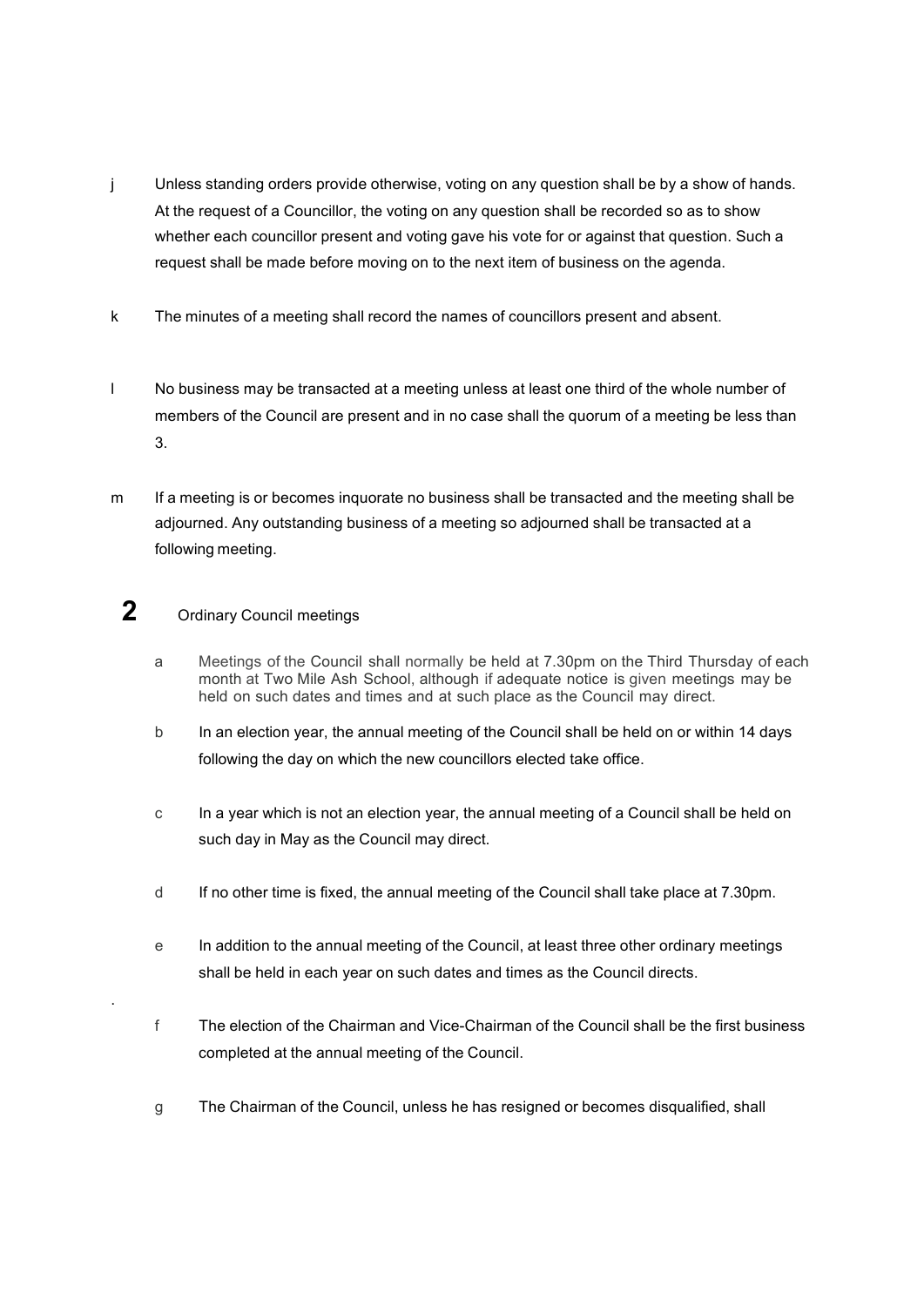continue in office and preside at the annual meeting until his successor is elected at the next annual meeting of the Council.

- h The Vice-Chairman of the Council unless he resigns or becomes disqualified, shall hold office until immediately after the election of the Chairman of the Council at the next annual meeting of the Council.
- i In an election year, if the current Chairman of the Council has not been re-elected as a member of the Council, he shall preside at the meeting until a successor Chairman of the Council has been elected. The current Chairman of the Council shall not have an original vote in respect of the election of the new Chairman of the Council but must give a casting vote in the case of an equality of votes.
- j In an election year, if the current Chairman of the Council has been re-elected as a member of the Council, he shall preside at the meeting until a new Chairman of the Council has been elected. He may exercise an original vote in respect of the election of the new Chairman of the Council and must give a casting vote in the case of an equality of votes.
- k Following the election of the Chairman of the Council and Vice-Chairman of the Council at the annual meeting of the Council, the order of business shall be as follows:
	- k.i. In an election year, delivery by councillors of their declarations of acceptance of office.
	- k.ii. Confirmation of the accuracy of the minutes of the last meeting of the Council. Review of inventory of land and assets including buildings and office equipment.
	- k.iii. Review and confirmation of arrangements for insurance cover in respect of all insured risks.
	- k.iv. Review of the Council's memberships of other bodies.
	- k.v. Setting the dates, times and place of ordinary meetings of the Council for the year ahead.

# **3** Proper Officer

a The Council's Proper Officer shall be either (i) the clerk or such other employee as may be nominated by the Council from time to time or (ii) such other employee appointed by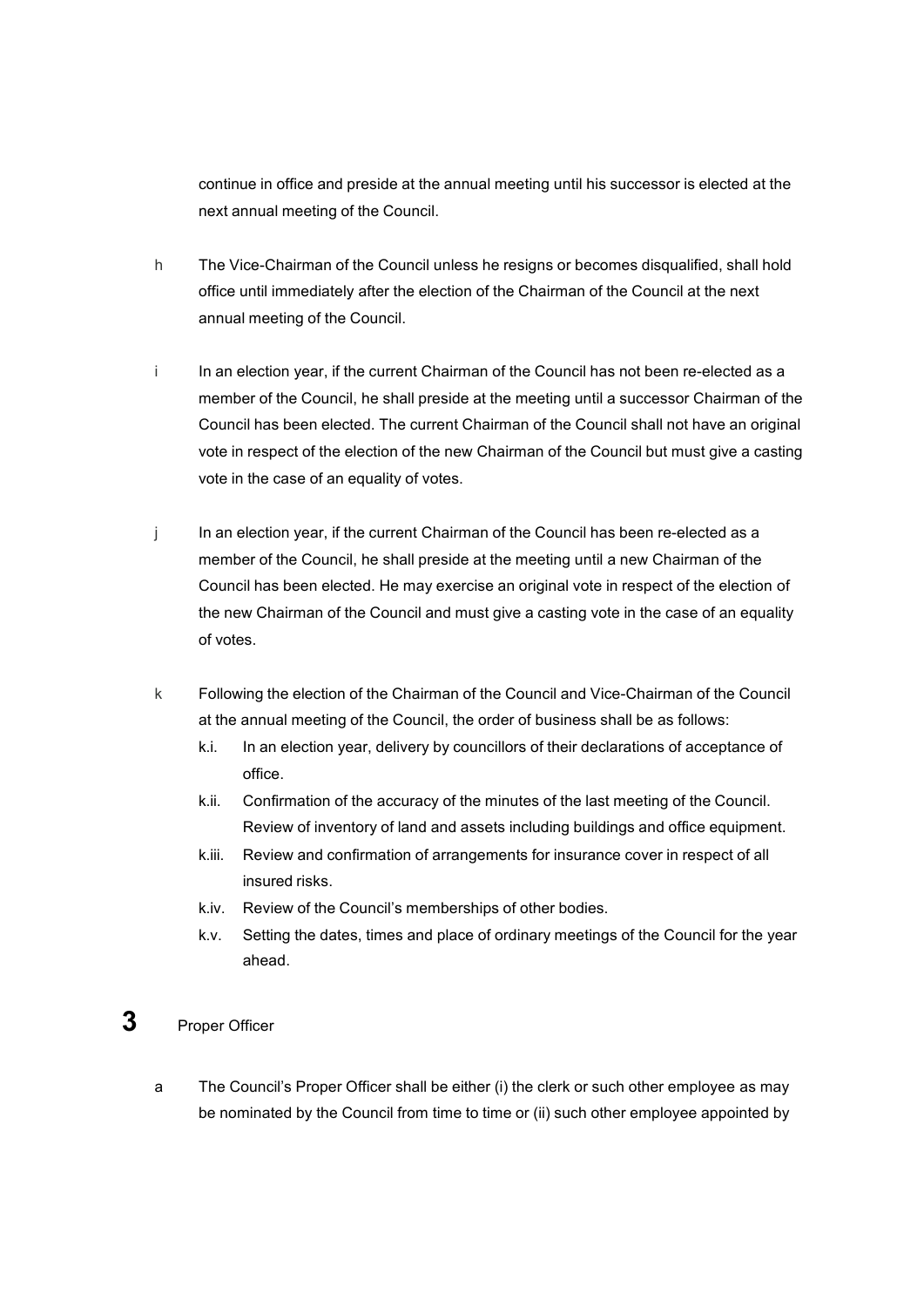the Council to undertake the role of the Proper Officer during the Proper Officer's absence. The Proper Officer and the employee appointed to act as such during the Proper Officer's absence shall fulfil the duties assigned to the Proper Officer in standing orders.

- b The Council's Proper Officer shall do the following:
	- i. Sign and serve on councillors by delivery or post at their residences a summons confirming the time, date, venue and the agenda of a meeting of the Council at least 3 clear days before the meeting. OR

electronically serve on councillors a summons confirming the time, date, venue and the agenda of a meeting of the Council at least 3 clear days before the meeting.

- ii. Give public notice of the time, date, venue and agenda at least 3 clear days before a meeting of the Council. (provided that the public notice with agenda of an extraordinary meeting of the Council convened by councillors is signed by them).
- **iii.** Convene a meeting of full Council for the election of a new Chairman of the Council, occasioned by a casual vacancy in his office, in accordance with standing order [3(b)i] OR [3(b)ii] above.
- **iv.** Make available for inspection the minutes of meetings.
- **4** Motions requiring notice
	- a In accordance with standing order 3(b)(iii) above, no motion may be moved at a meeting unless it is included in the agenda.
	- b Having consulted the Chairman or councillors pursuant to standing order above, the decision of the Proper Officer as to whether or not to include the motion in the agenda shall be final.
- **5** Motions not requiring written notice

Motions in respect of the following matters may be moved without written notice.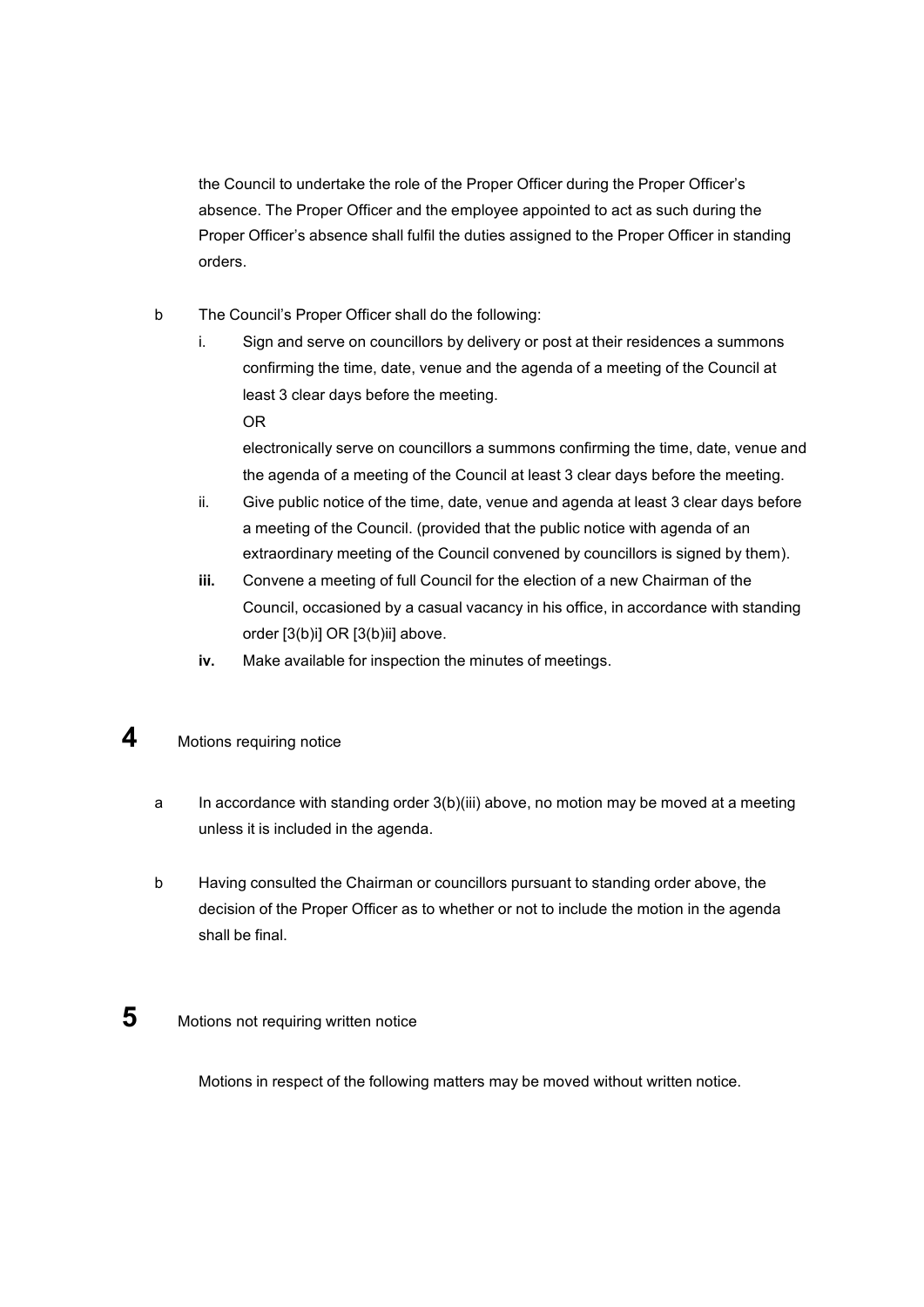- a To appoint a person to preside at a meeting.
- b To approve the absences of councillors.
- c To approve the accuracy of the minutes of the previous meeting.
- d To correct an inaccuracy in the minutes of the previous meeting.
- e To dispose of business, if any, remaining from the last meeting.
- f To alter the order of business on the agenda for reasons of urgency or expedience.
- g To proceed to the next business on the agenda.
- h To close or adjourn debate.
- i To refer by formal delegation a matter to a committee or to a sub-committee or an employee.
- j To appoint a committee or sub-committee or any councillors (including substitutes) thereto.
- k To receive nominations to a committee or sub-committee.
- l To dissolve a committee or sub-committee.
- m To note the minutes of a meeting of a committee or sub-committee.
- n To consider a report and/or recommendations made by a committee or a subcommittee or an employee.
- o To consider a report and/or recommendations made by an employee, professional advisor, expert or consultant.
- p To authorise legal deeds [to be sealed by the Council's common seal] OR [signed by two councillors] and witnessed. *(See standing orders 14(a) and (b) below.)*
- q To authorise the payment of monies up to £500.00
- r To amend a motion relevant to the original or substantive motion under consideration which shall not have the effect of nullifying it.
- s To extend the time limit for speeches.
- t To exclude the press and public for all or part of a meeting.
- u To silence or exclude from the meeting a Councillor or a member of the public for disorderly conduct.
- **v** To give the consent of the Council if such consent is required by standing orders.
- w **To suspend any standing order except those which are mandatory by law.**
- x To adjourn the meeting.
- y To appoint representatives to outside bodies and to make arrangements for those representatives to report back the activities of outside bodies.
- z To answer questions from councillors.
- a If a motion falls within the terms of reference of a committee or sub-committee or within the delegated powers conferred on an employee, a referral of the same may be made to such committee or sub-committee or employee provided that the Chairman may direct for it to be dealt with at the present meeting for reasons of urgency or expedience.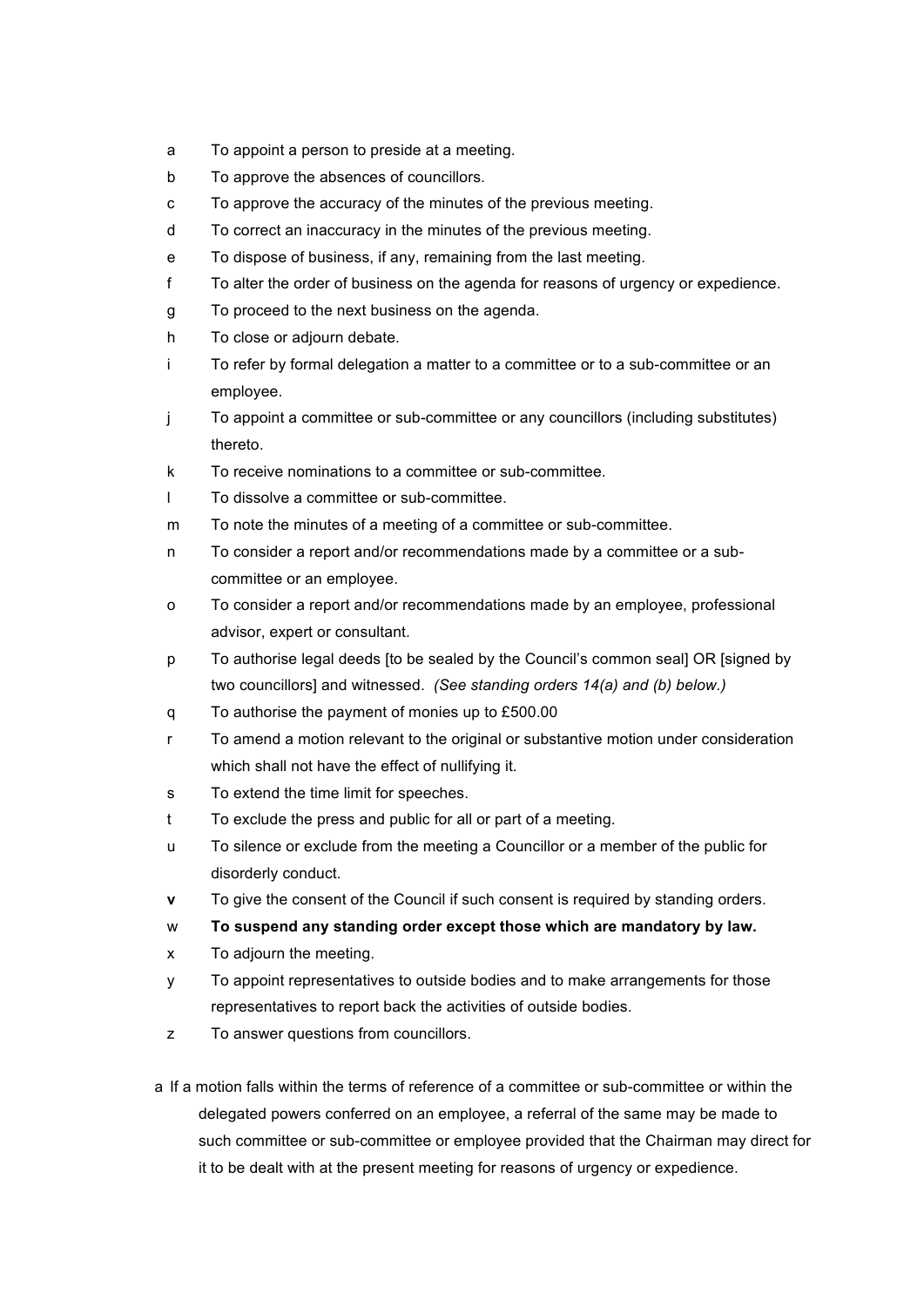# **6** Rules of debate

- a Motions included in an agenda shall be considered in the order that they appear on the agenda unless the order is changed at the Chairman's direction for reasons of expedience.
- b Subject to standing orders 4(a+b) above, a motion shall not be considered unless it has been proposed and seconded.

# **7** Code of conduct

- a All councillors shall observe the code of conduct adopted by the Council.
- b Councillors with a prejudicial interest in relation to any item of business being transacted at a meeting may (i) make representations, (ii) answer questions and (iii) give evidence relating to the business being transacted but must, thereafter, leave the room or chamber.

# **8** Questions

- a A councillor may seek an answer to a question concerning any business of theCouncil.
- b Questions not related to items of business on the agenda for a meeting shall only be asked during the part of the meeting set aside for such questions.

#### **9** Minutes

a If a copy of the draft minutes of a preceding meeting has been circulated to councillors no later than the day of service of the summons to attend the scheduled meeting they shall be taken as read.

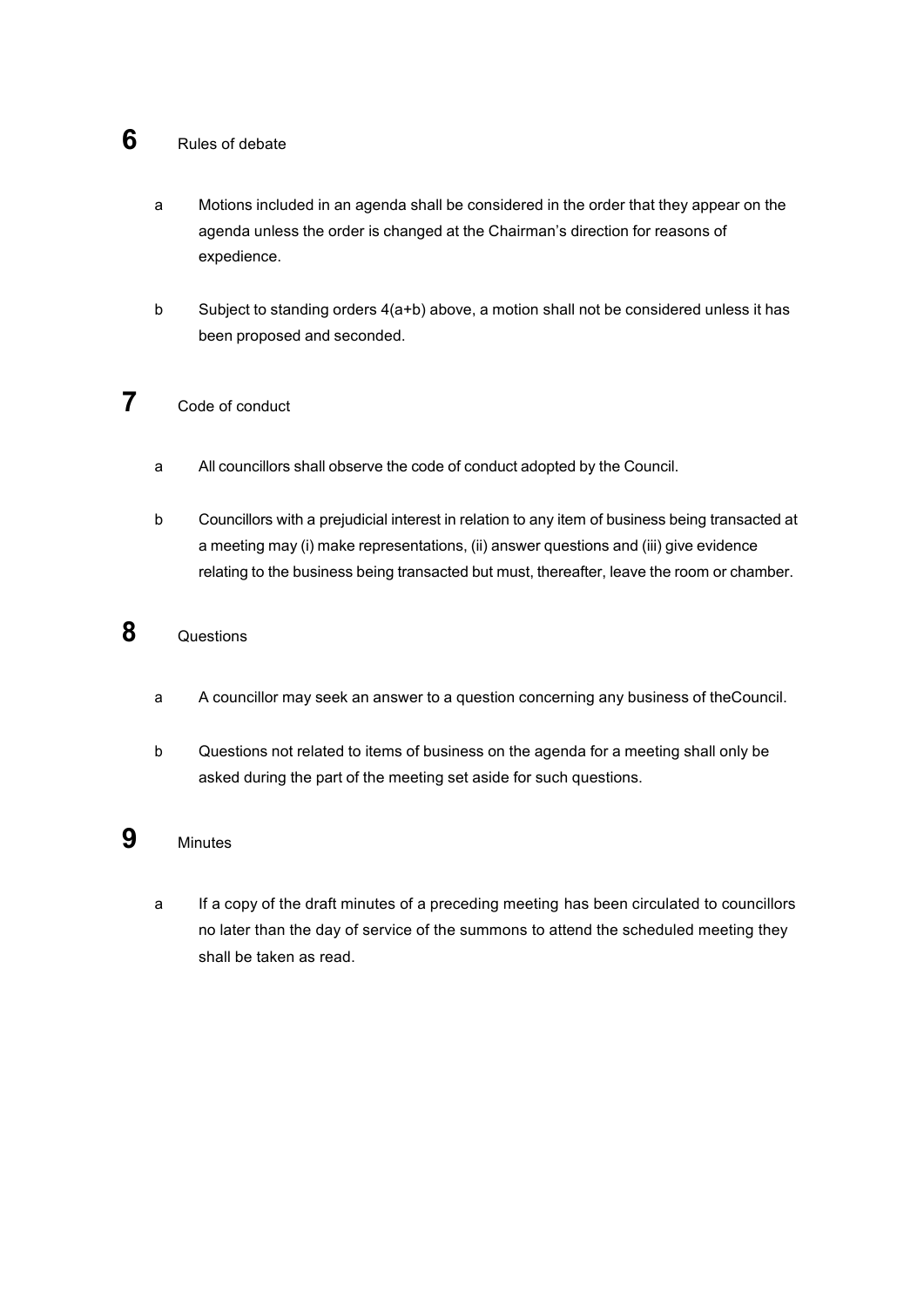- b No discussion of the draft minutes of a preceding meeting shall take place except in relation to their accuracy.
- c Minutes, including any amendment to correct their accuracy, shall be confirmed by resolution and shall be signed by the Chairman of the meeting and stand as an accurate record of the meeting to which the minutes relate.
- d If the Chairman of the meeting does not consider the minutes to be an accurate record of the meeting to which they relate, he shall sign the minutes and include a paragraph in the following terms or to the same effect:

"The Chairman of this meeting does not believe that the minutes of the meeting of the  $($ ) held on [date] in respect of () were a correct record but his view was not upheld by the majority of the () and the minutes are confirmed as an accurate record of the proceedings."

e Upon a resolution which confirms the accuracy of the minutes of a meeting, any previous draft minutes or recordings of the meeting shall be destroyed.

# 10 Disorderly conduct

- a No person shall obstruct the transaction of business at a meeting or behave offensively or improperly.
- b If, in the opinion of the Chairman, there has been a breach of standing order 10(a) above, the Chairman shall express that opinion and thereafter any councillor (including the Chairman) may move that the person be silenced or excluded from the meeting, and the motion, if seconded, shall be put forthwith and without discussion.
- c If a resolution made in accordance with standing order 10(b) above, is disobeyed, the Chairman may take such further steps as may reasonably be necessary to enforce it and/or he may adjourn the meeting.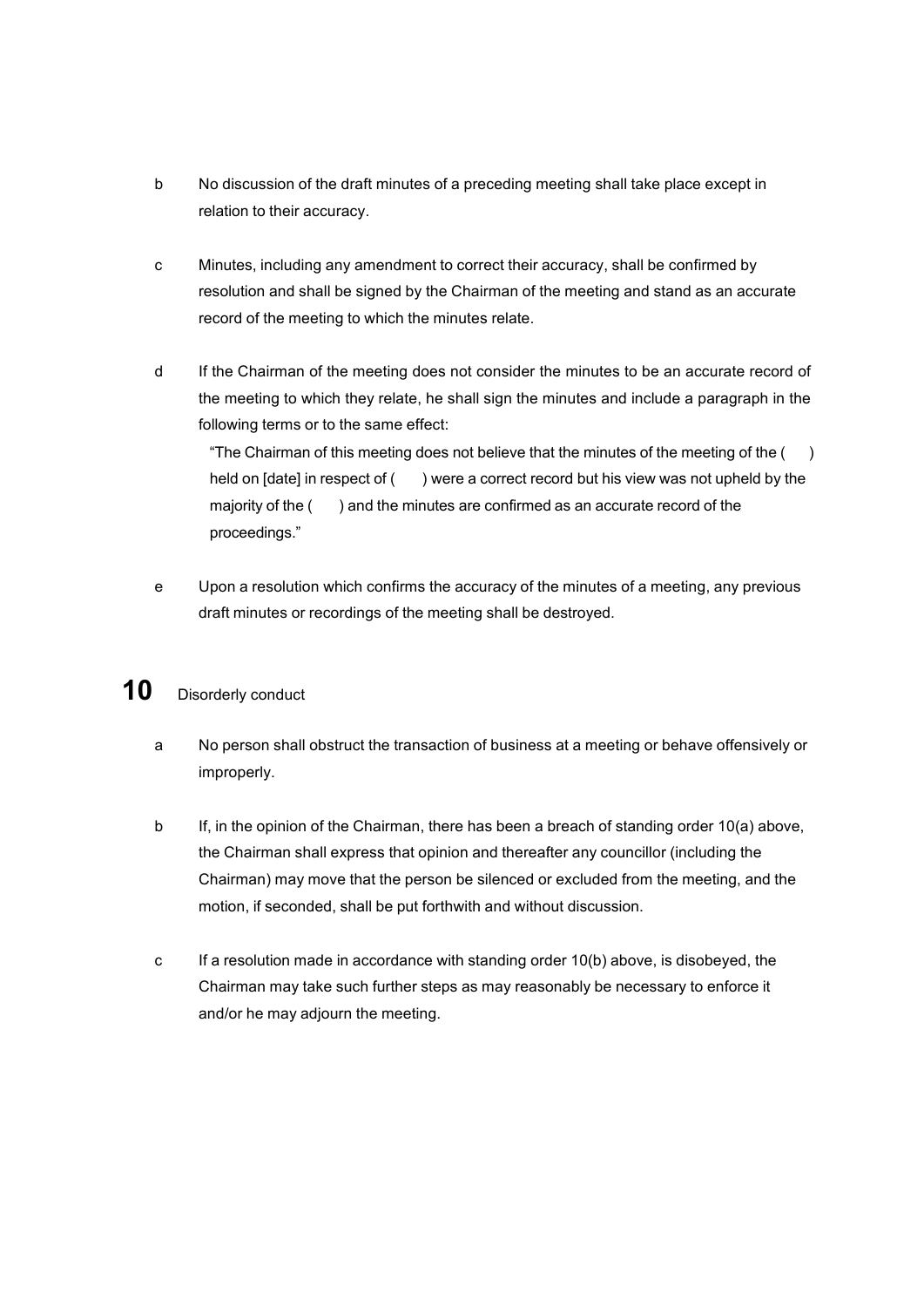# **11** Voting on appointments

a Where more than 2 persons have been nominated for a position to be filled by the Council and none of those persons has received an absolute majority of votes in their favour, the name of the person having the least number of votes shall be struck off the list and a fresh vote taken. This process shall continue until a majority of votes is given in favour of one person. Any tie may be settled by the Chairman's casting vote.

# **12** Expenditure

- a Any expenditure incurred by the Council shall be in accordance with the Council's financial regulations.
- b The Council's financial regulations shall be reviewed once a year.
- c The Council's financial regulations may make provision for the authorisation of the payment of money in exercise of any of the Council's functions to be delegated to a committee, sub-committee or to an employee.
- **13** Execution and sealing of legal deeds
	- a A legal deed shall not be executed on behalf of the Council unless the same has been authorised by a resolution.
	- b In accordance with a resolution made under standing order 13(a) above, any two members of the Council, may sign, on behalf of the Council, any deed required by law and the Proper Officer shall witness their signatures.

#### *14* Extraordinary meetings

*See also standing order 1 above*

a The Chairman of the Council may convene an extraordinary meeting of the Council at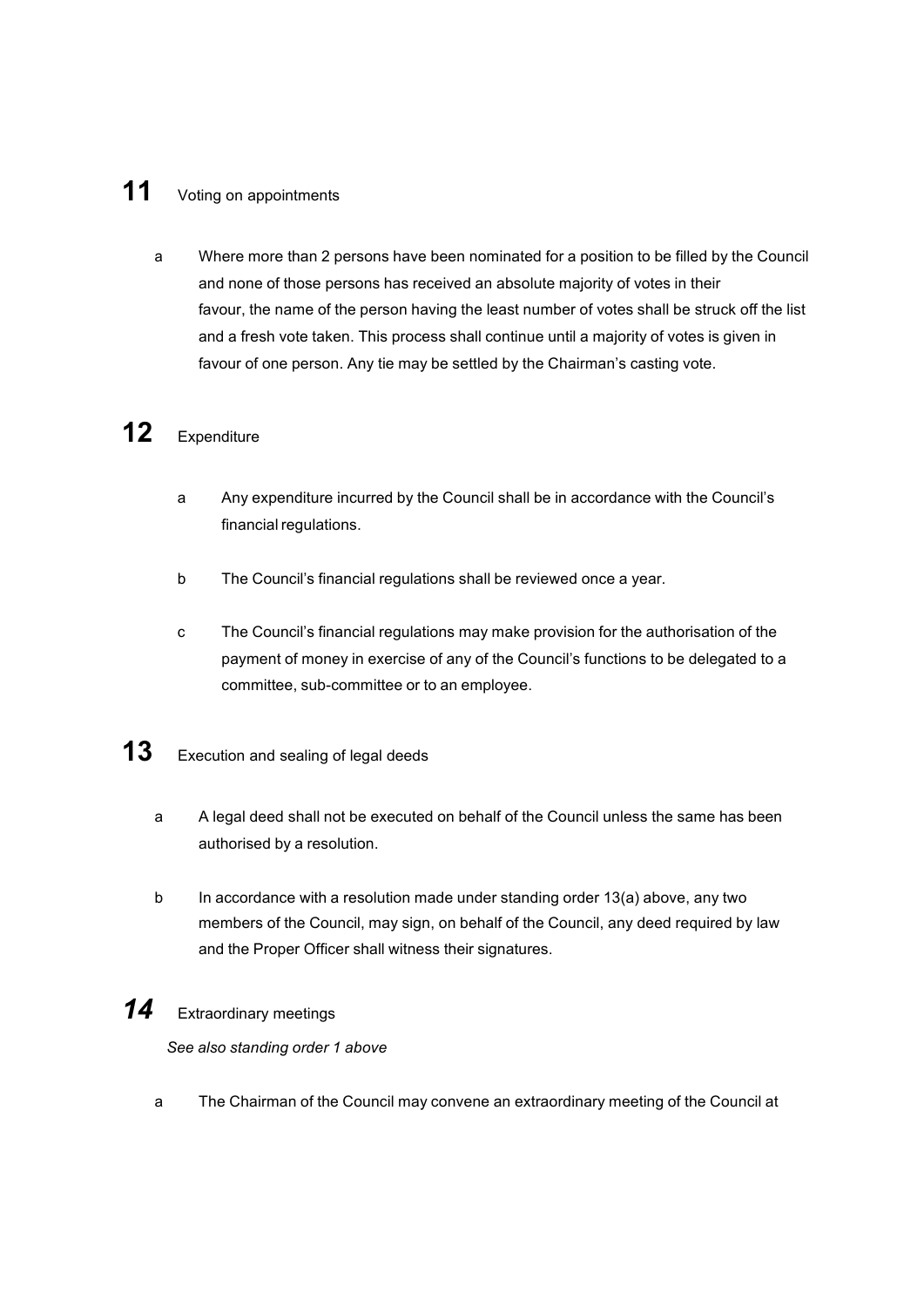any time.

b If the Chairman of the Council does not or refuses to call an extraordinary meeting of the Council within 7 days of having been requested to do so by two councillors, those two councillors may convene an extraordinary meeting of the Council. The statutory public notice giving the time, venue and agenda for such a meeting must be signed by the two councillors.

# 15 Accounts and Financial Statement

- a All payments by the Council shall be authorised, approved and paid in accordance with the Council's financial regulations, which shall be reviewed at least annually.
- b The Responsible Financial Officer (the Clerk) shall supply to each councillor as soon as practicable after 31 March, 30 June, 30 September and 31 December in each year a statement summarising the Council's receipts and payments for the each quarter and the balances held at the end of a quarter. This statement should include a comparison with the budget for the financial year. A Financial Statement prepared on the appropriate accounting basis (receipts and payments, or income and expenditure) for a year to 31 March shall be presented to each councillor before the end of the following month of May. The Statement of Accounts of the Council (which is subject to external audit), including the annual governance statement, shall be presented to Council for formal approval before 30 June.

### **16** Estimates/precepts

- a The Council shall approve written estimates for the coming financial year at its meeting before the end of January.
- b Any committee desiring to incur expenditure shall give the Proper Officer a written estimate of the expenditure recommended for the coming year no later than December.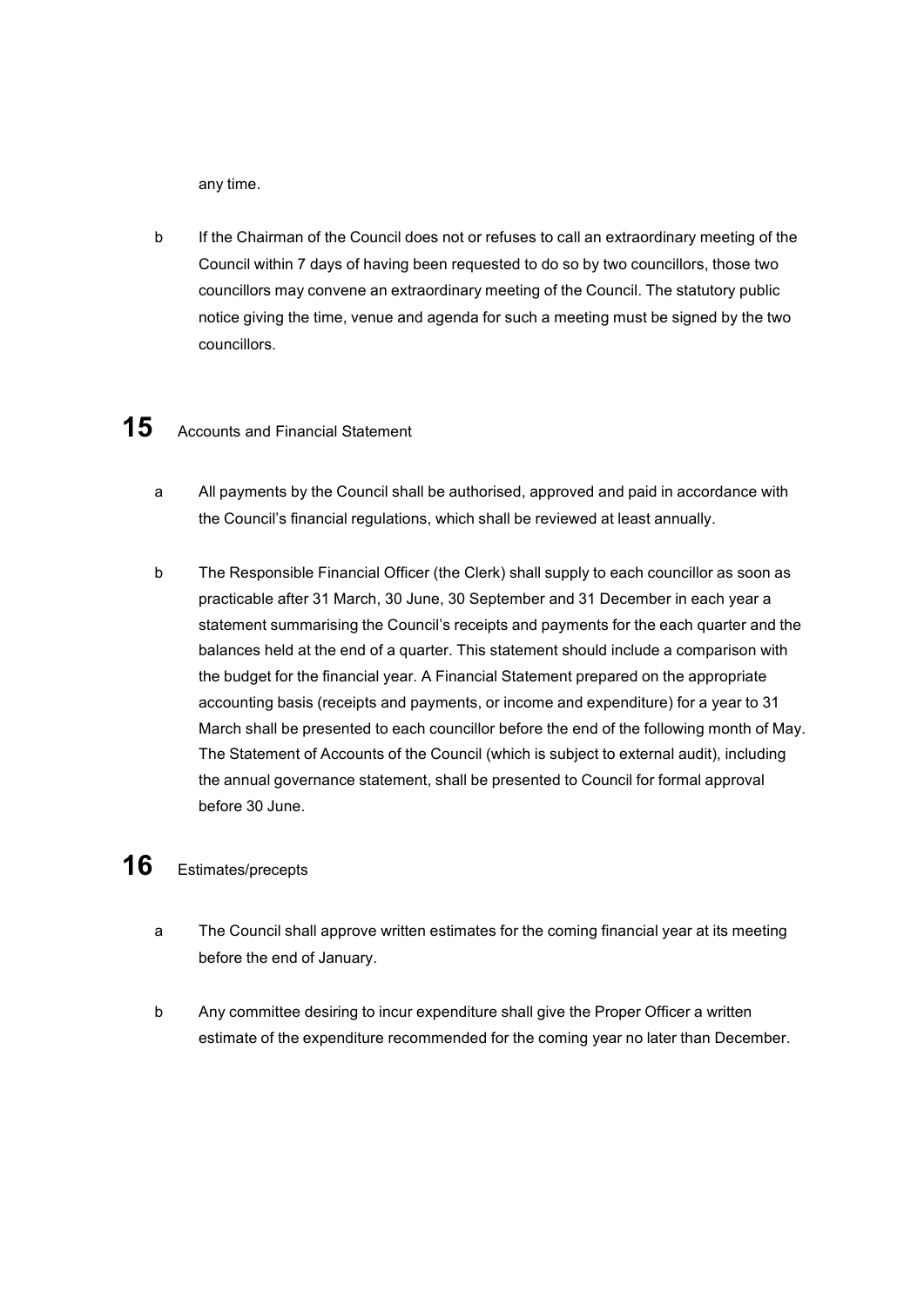# **17** Canvassing of and recommendations by councillors

- a Canvassing councillors or the members of a committee or sub-committee, directly or indirectly, for appointment to or by the Council shall disqualify the candidate from such an appointment. The Proper Officer shall disclose the requirements of this standing order to every candidate.
- b A councillor or a member of a committee or sub-committee shall not solicit a person for appointment to or by the Council or recommend a person for such appointment or for promotion; but, nevertheless, any such person may give a written testimonial of a candidate's ability, experience or character for submission to the Council with an application for appointment.
- c This standing order shall apply to tenders as if the person making the tender were a candidate for an appointment.

#### **18** Inspection of documents

a Subject to standing orders to the contrary or in respect of matters which are confidential, a councillor may, for the purpose of his official duties (but not otherwise), inspect any document in the possession of the Council and request a copy for the same purpose. The minutes of meetings of the Council shall be available for inspection by councillors.

### **19** Unauthorised activities

- a Unless authorised by a resolution, no individual councillor shall in the name or on behalf of the Council:
	- i. inspect any land and/or premises which the Council has a right or duty to inspect; or
	- ii. issue orders, instructions or directions.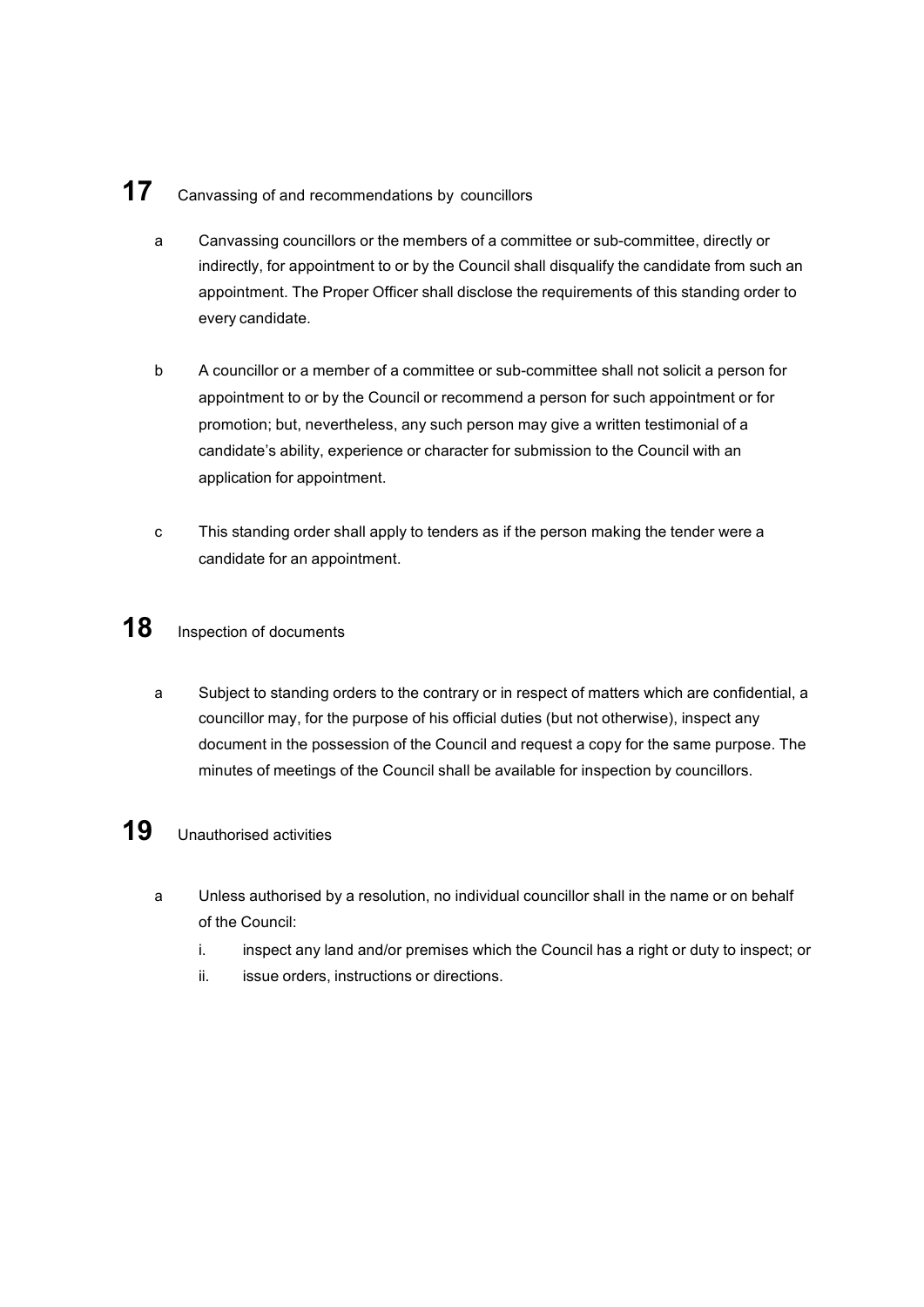#### **20** Confidential business

- a Councillors shall not disclose information given in confidence or which they believe, or ought to be aware is of a confidential nature.
- b A councillor in breach of the provisions of standing order 20(a) above may be removed from a committee or a sub-committee by a resolution of the Council.

#### **21** Power of well-being

- a. Before exercising the power to promote well-being, a meeting of the full Council shall have passed a resolution to confirm it has satisfied the prescribed statutory criteria required to qualify as an eligible parish council.
- b. The Council's period of eligibility begins on the date that the resolution under standing order 25 (a) above was made and expires on the day before the annual meeting of the Council that takes place in a year of ordinary elections.
- c. After the expiry of its preceding period of eligibility, the Council continues to be an eligible council solely for the purpose of completing any activity undertaken in the exercise of the power to promote well-being which was not completed before the expiry of the Council's preceding period of eligibility referred to in standing order 25(b) above.

#### 22 Freedom of Information Act 2000

- a All requests for information held by the Council shall be processed in accordance with the Council's policy in respect of handling requests under the Freedom of Information Act 2000.
- b Correspondence from, and notices served by, the Information Commissioner shall be referred by the Proper Officer to the chairman. The Chairman shall have the power to do anything to facilitate compliance with the Freedom of Information Act 2000.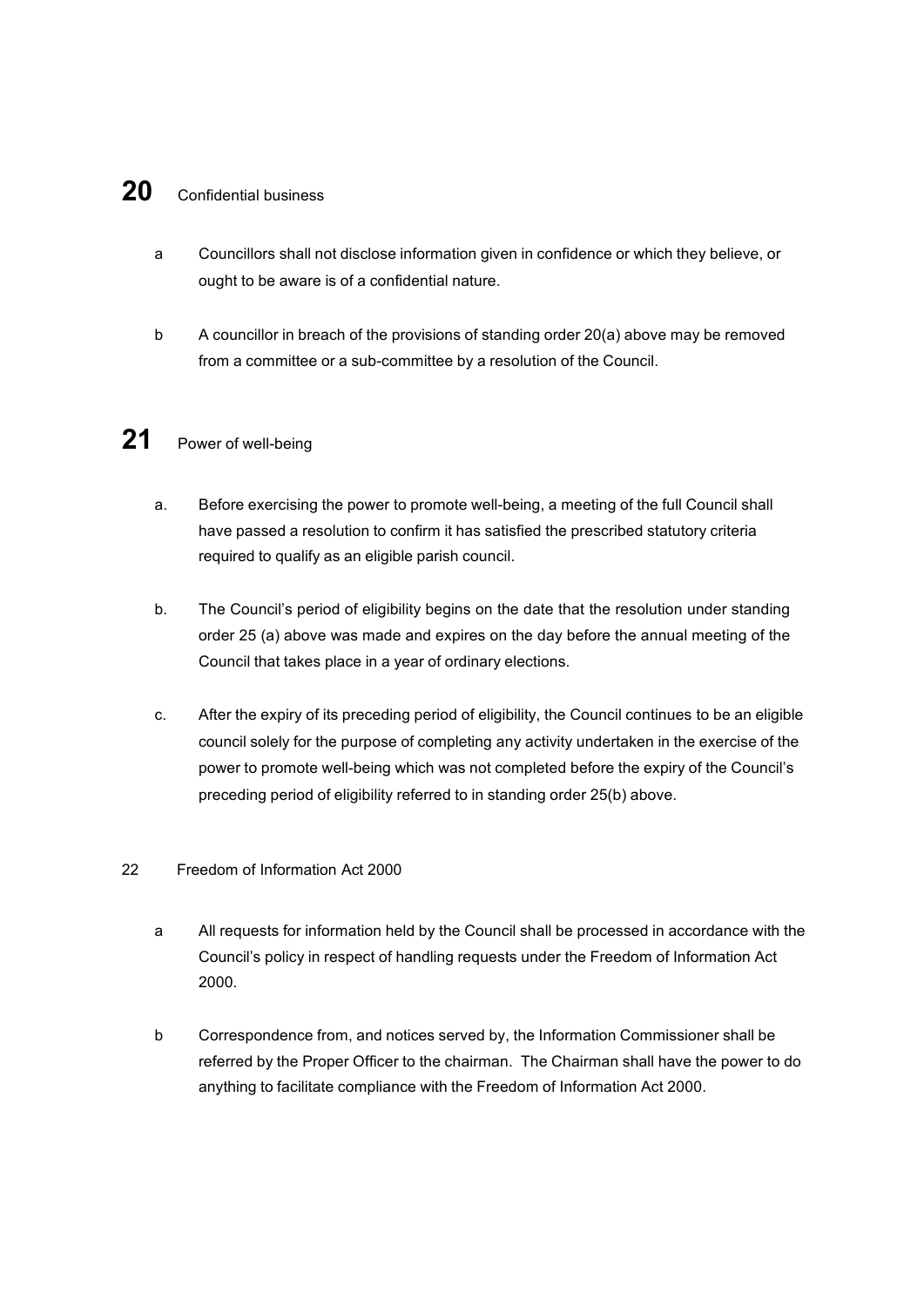# 23 Relations with the press/media

a. In respect to dealing with the press and/or other media, councillors shall not, in their official capacity, provide oral or written statements or written articles to the press or other media without express permission from the Parish Council.

b. E-mailed consent of draft statements for approval will be sufficient provided it has been circulated to all councillors and a quorum has responded.

c. The clerk and a councillor or at least two councillors should be present at any formal meeting with the public or outside agencies.

#### 24 Liaison Milton Keynes Councillors

a An invitation to attend a meeting of the Council shall be sent, together with the agenda, to the Ward Councillor(s) of Milton Keynes Council .

# **25** Financial matters

- a. Any proposed contract for the supply of goods, materials, services and the execution of works with an estimated value in excess of £25,000 shall be procured on the basis of a formal tendering round.
- b. Where the value of a contract is likely to exceed £60,000 (or other threshold specified by the Office of Government Commerce from time to time) the Council must consider whether the Public Contracts Regulations 2006 (SI No.5, as amended) and the Utilities Contracts Regulations 2006 (SI No. 6, as amended) apply to the contract and, if either of those Regulations apply, the Council must comply with EU procurement rules.

### **26** Allegations of breaches of the code of conduct

a On receipt of a notification that there has been an alleged breach of the code of conduct